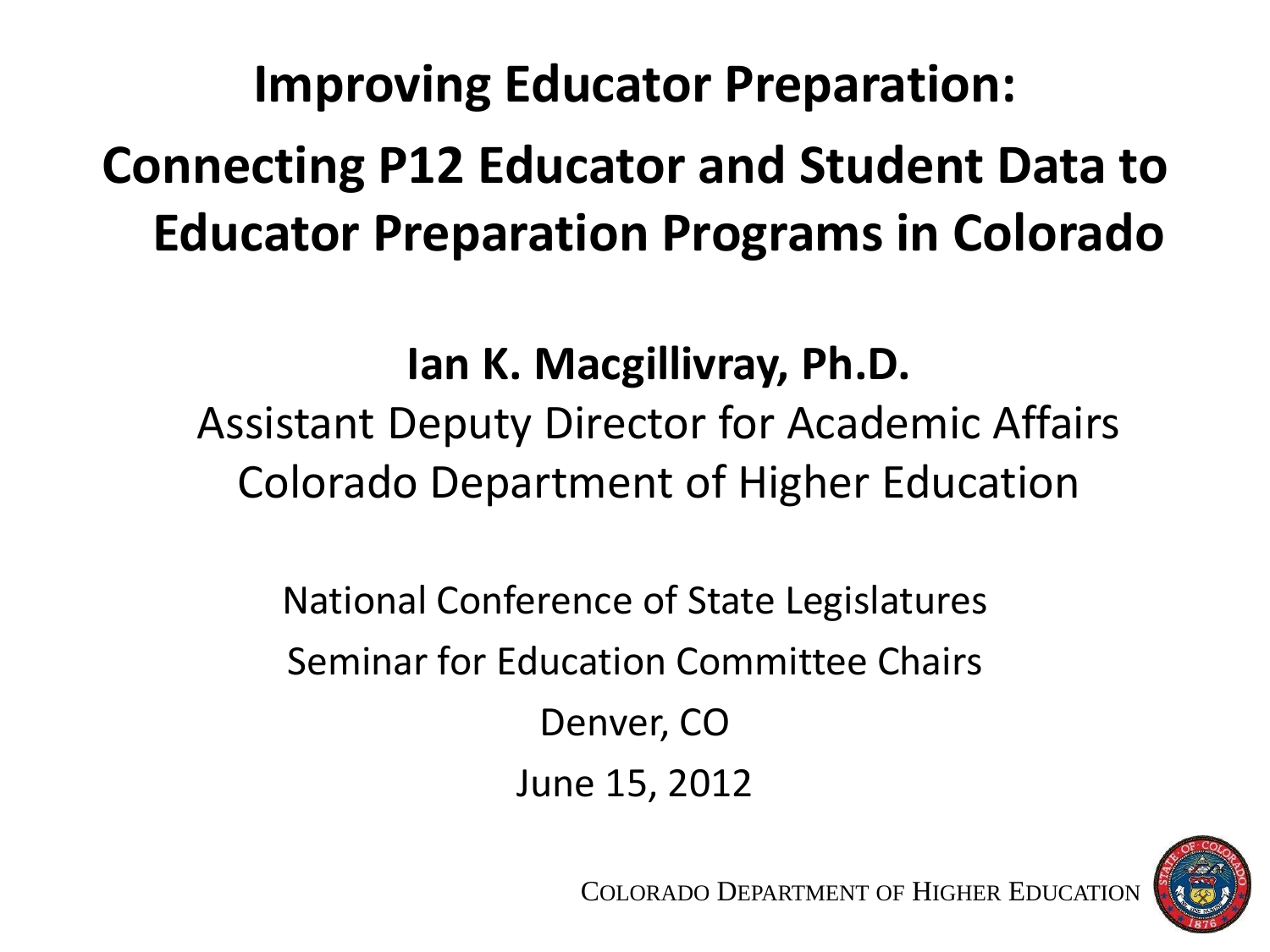# Evaluating Ed Prep Programs

- Where we are now:
	- $\circ$  Inputs-based (syllabus review & on site visit).
	- o Largely self-reported & look for "best practices."
	- o Inconsistent, unreliable data.
- Where we need to be:
	- o Outcomes-based (valid, reliable data).
	- $\circ$  State agencies sharing data with one another.
	- o Ed prep programs using completer data to improve.

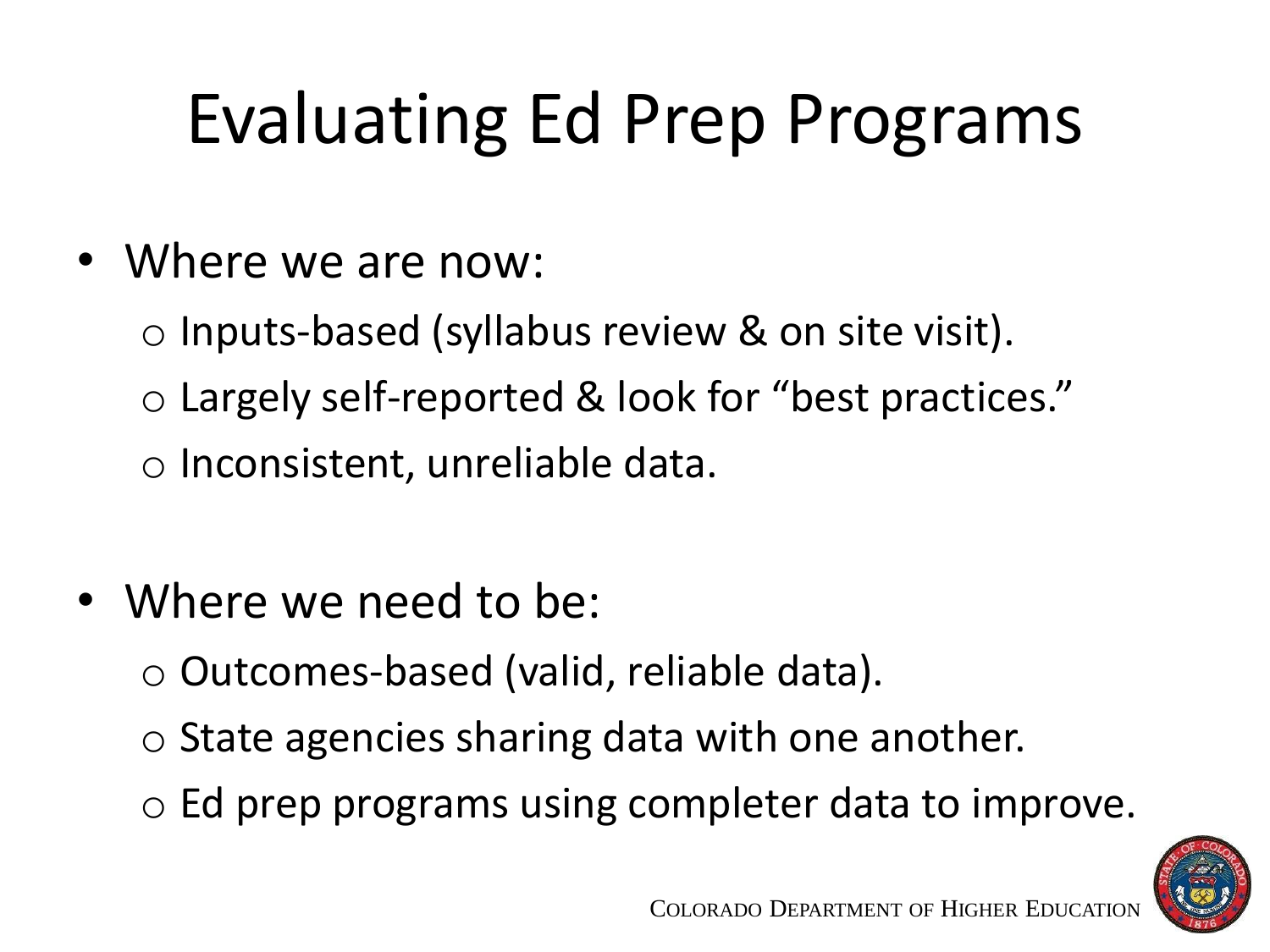## Three Tiers of Data Are Needed

- Are program completers effective educators?
	- 1. Effectiveness Rating
		- Ex: Highly Effective, Effective, Partially Effective, Ineffective
	- 2. Standard Rating
		- Ex: Quality Standard I: Teachers demonstrate mastery of the content they teach.
	- 3. Element Rating
		- Ex: Element B: Teachers demonstrate knowledge of literacy.
		- Ex: Element C: Teachers demonstrate knowledge of math.

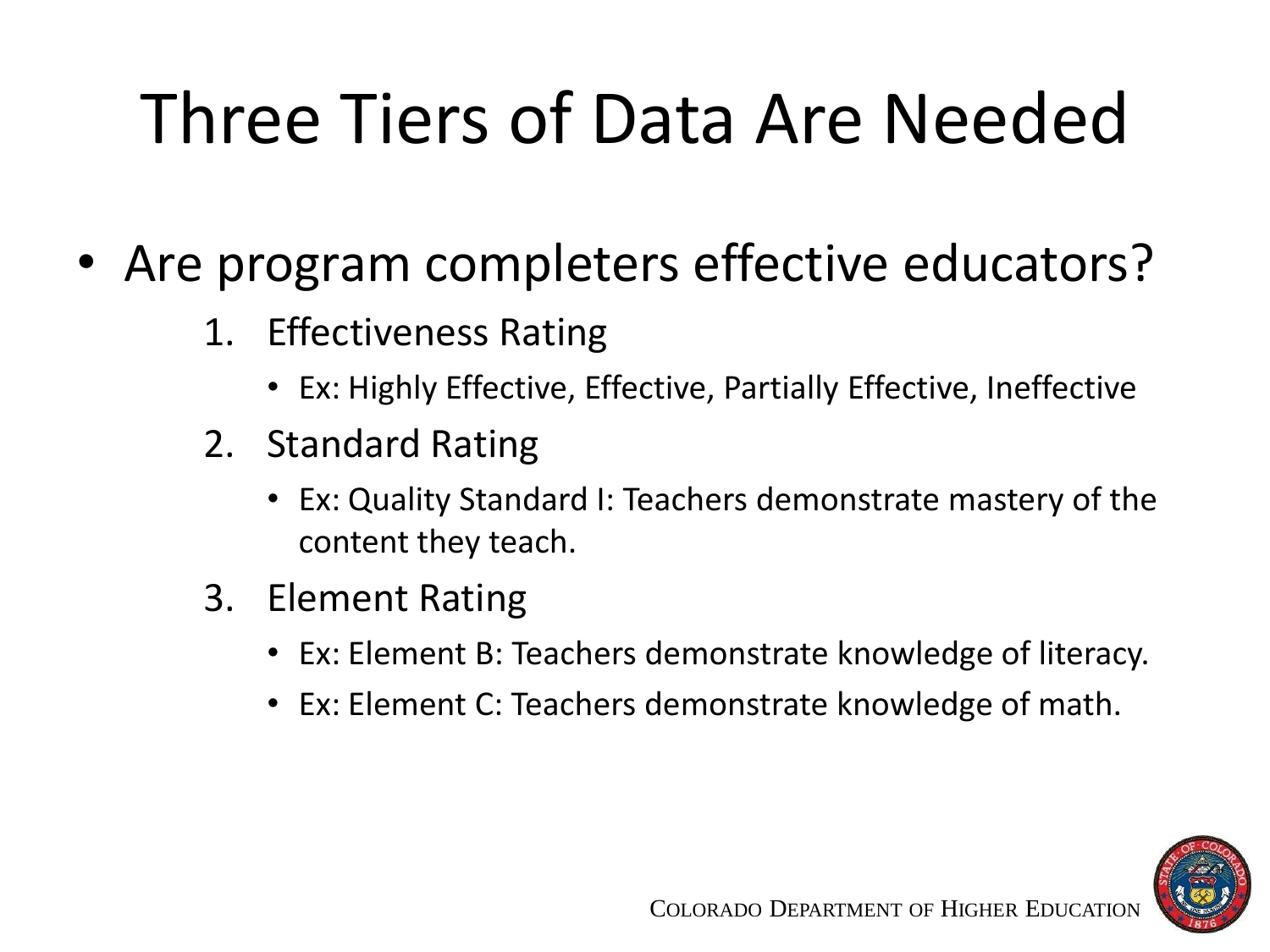## How Will We Get the Data?

- 1. Educator ID System (HB 09-1065)
	- Assign unique identifiers to all educators.
- 2. Educator Evaluation System (SB 10-191)
	- Educators evaluated and rated annually; 50% on student growth & 50% on other measures.
- 3. Requirement to Report Educator Prep Program Effectiveness Data (SB 10-036)
	- Publically report on the effectiveness of ed prep programs using data obtained through the Educator ID System.

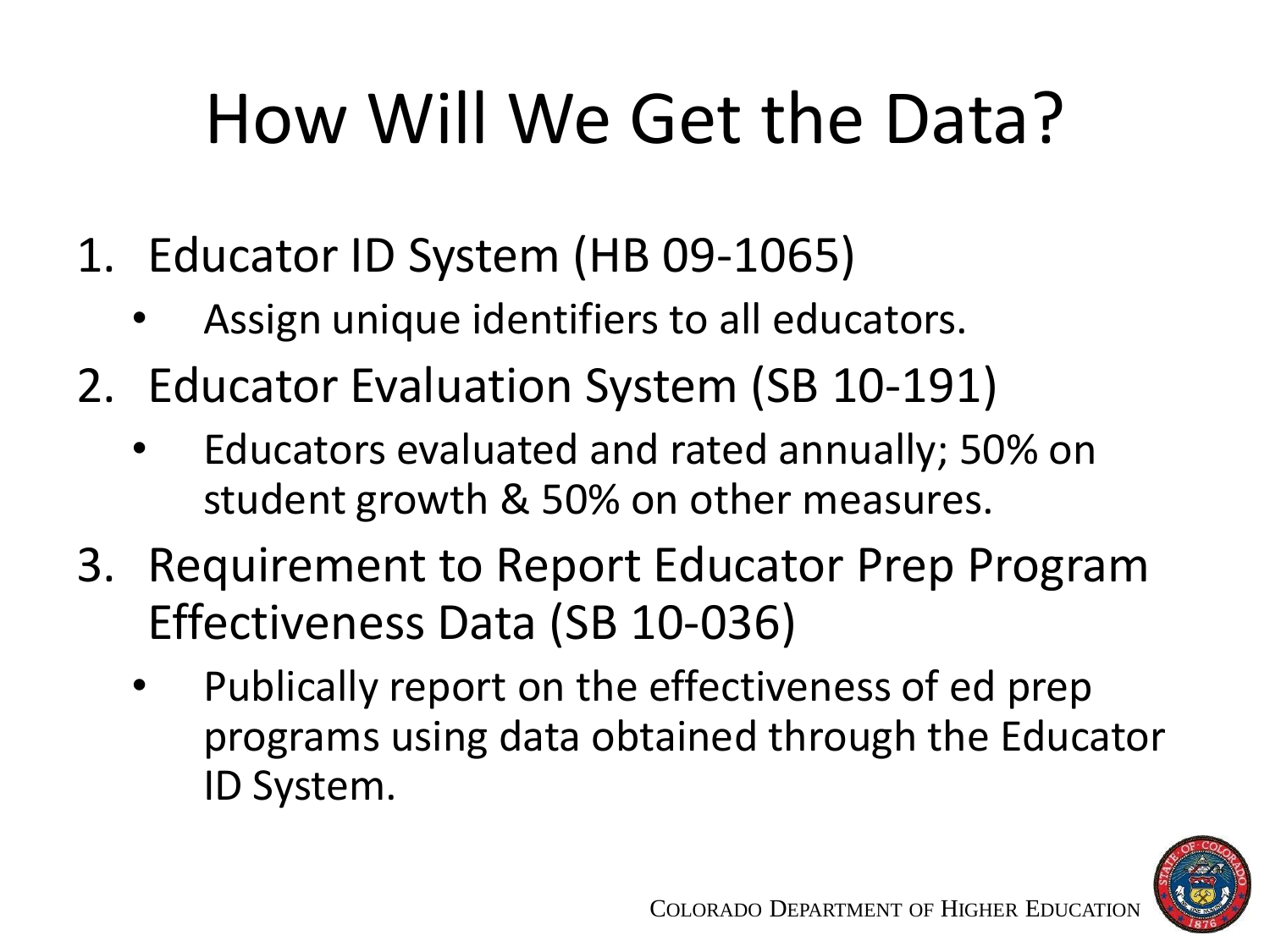#### How Will All of This Work?

**Program Completers Assigned Unique ID Number (HB 09-1065)**

**Supports Put in Place to Improve Effectiveness of Individual Educators and Educator Preparation Programs**  $\rightarrow$  **More Effective Educators & More Effective Ed Prep Programs** 

**Increased P12 Student Growth**

> **Educators Linked to Educator Preparation Programs (SB 10-036)**

**P12 Student Growth Linked to Individual Educators (SB 10-191)**

**Educators Receive Effectiveness Rating and Scores on Standards & Elements (SB 10-191)**

COLORADO DEPARTMENT OF HIGHER EDUCATION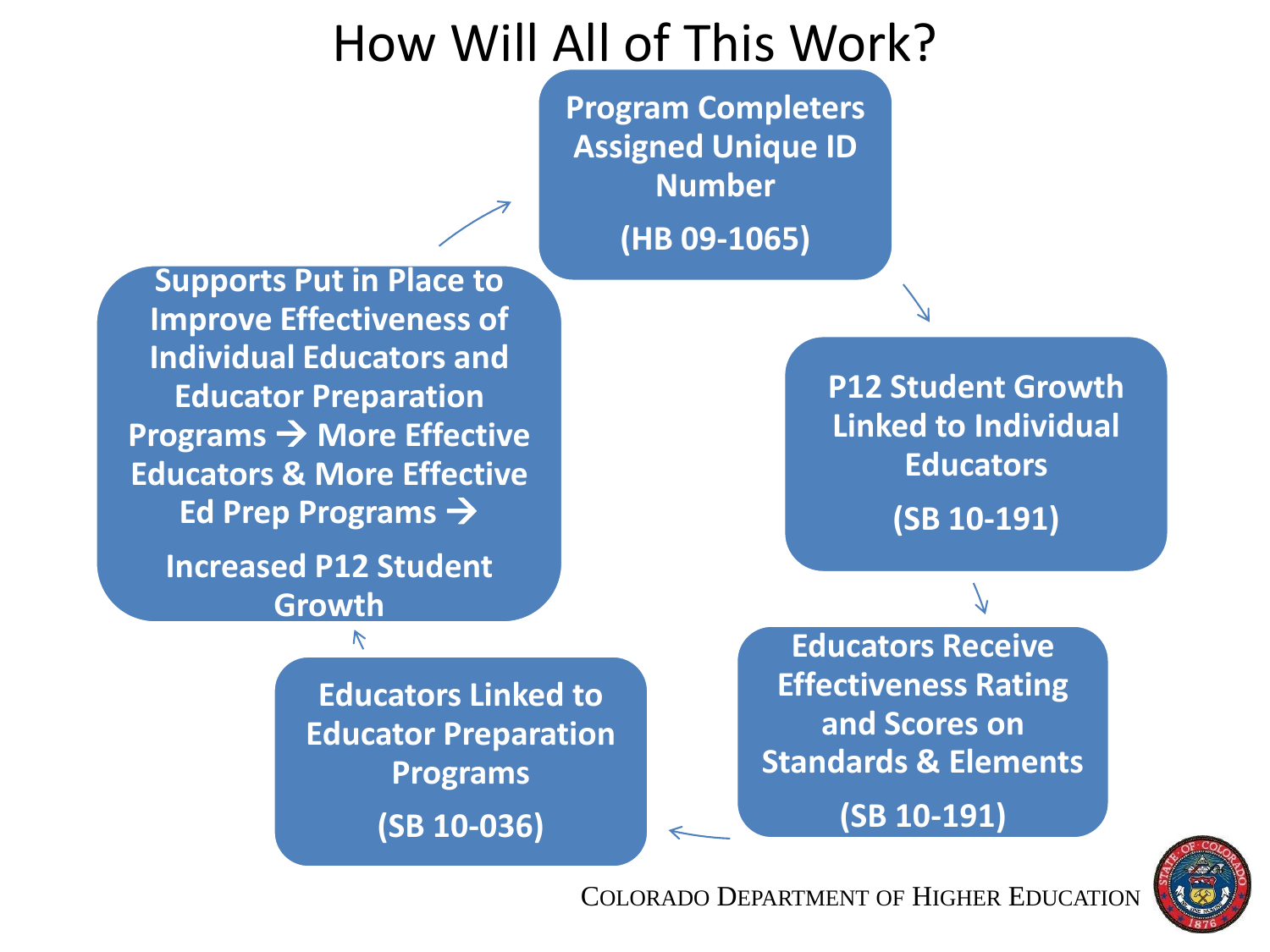# Timeline for All of This to Happen

- 2013-2014 the new evaluation system (or equivalent) is implemented in all school districts.
- 2014-2015 performance evaluations (effectiveness rating) will result in teachers losing non-probationary status.
- ?? get completers' overall and standard effectiveness ratings back to ed prep programs?

More info:<http://www.cde.state.co.us/EducatorEffectiveness/EvaluationAndSupport.asp>

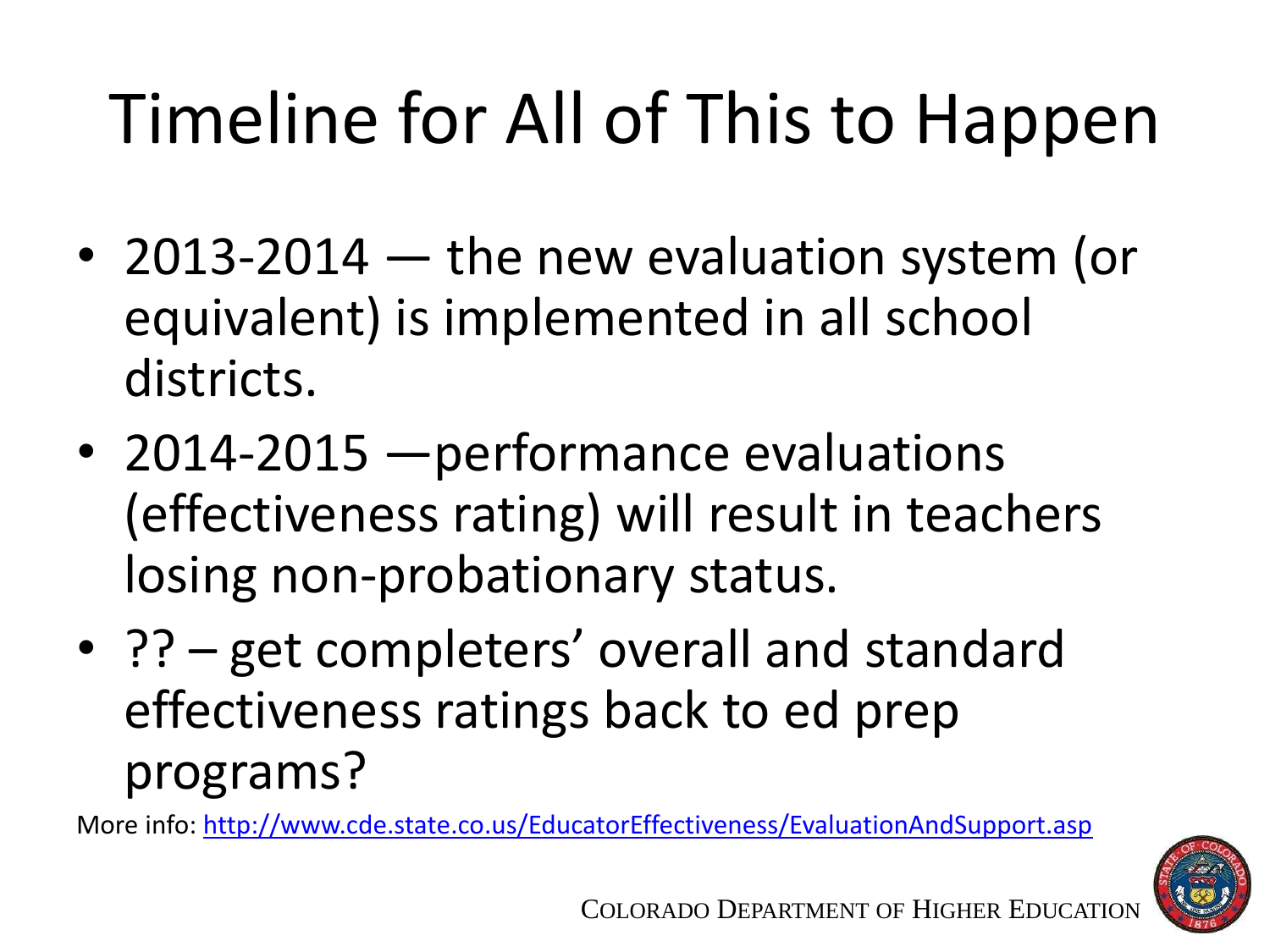## In Preparation: Agree on Common Terms

- Completer = a candidate who completes an endorsement program and is eligible to receive an institutional recommendation for licensure. (\*must pass state licensure exam to get to this point so not aligned with Title II).
- Educator Prep Program of Record = the ed prep program that initially recommended for licensure the educators who appear in the state agency's Human Resources File.

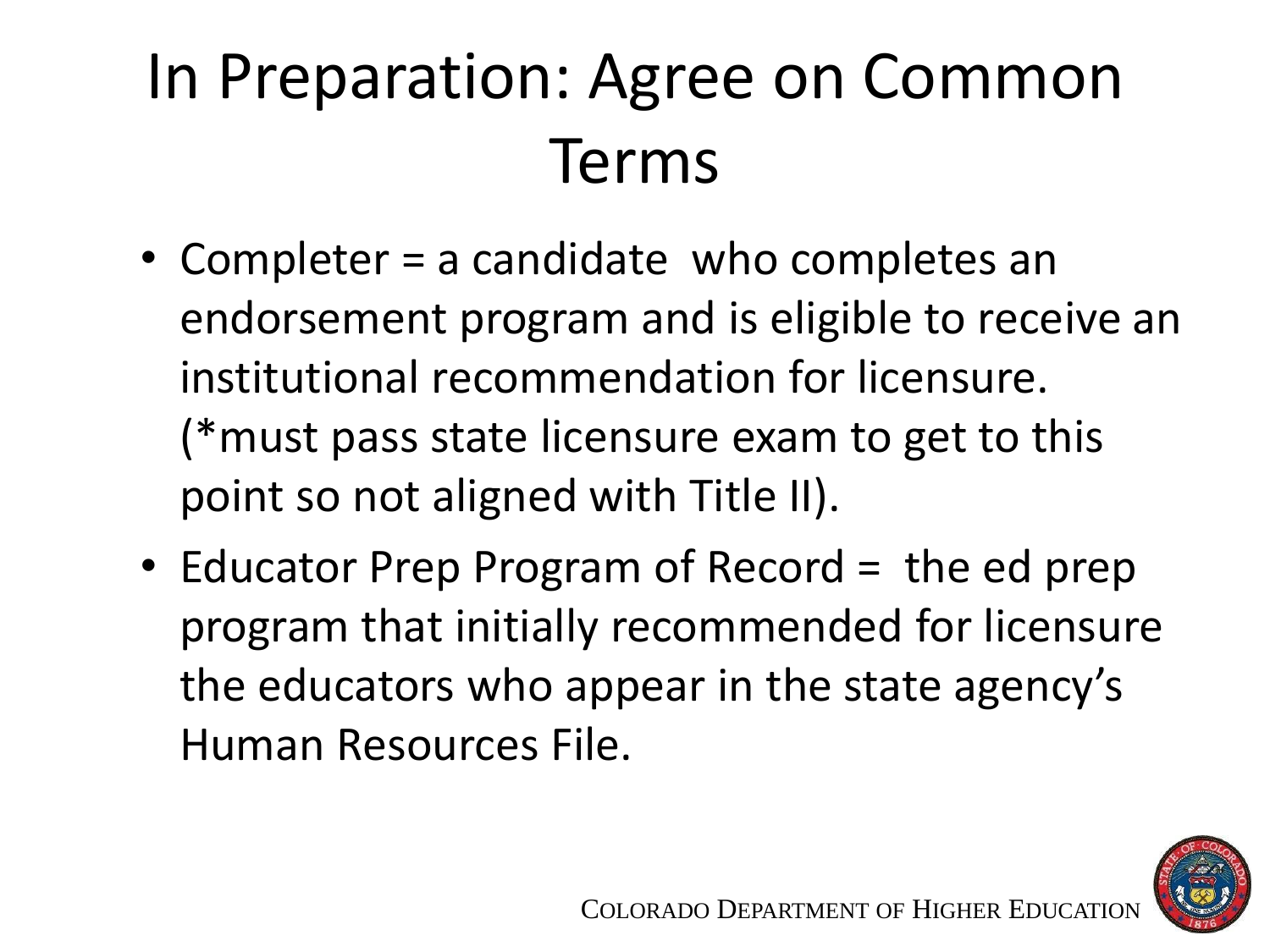## In Preparation: Attempt Your First Link And Try To Make Sense Of It

Initial data link between state education agency's Human Resources File and state agency for higher education's Educator Preparation File revealed:

- 1. Some data files use name but not SSN. Others use SSN but not name.
- 2. There needs to be a protocol for determining who gets access to the data.
- 3. Many completers don't show up as employed in a Colorado school district. Where did they go?
- 4. The need to link with other state agencies and other states' databases to answer questions like this.
- 5. There were many unanticipated questions about protocol, data protection, legal agreements, and process.

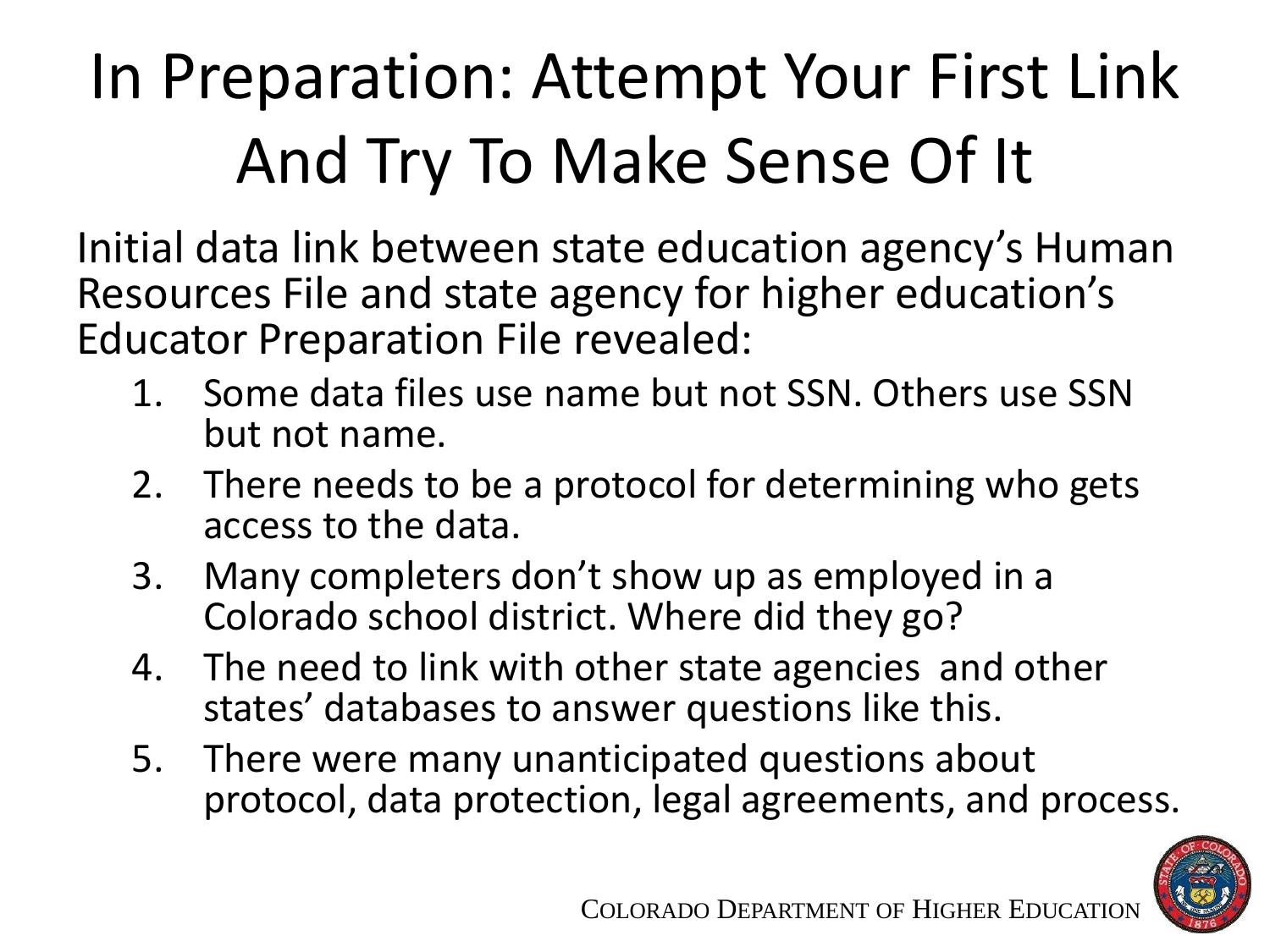## In Preparation: Make Sure the Ed Prep Programs Are Ready For the Data

- 1. Provide expert help to the institutions for improvement in data management and reporting.
- 2. Our current project has thus far revealed:
	- Significant error rates if one were to estimate completer status from the state's available data without verifying the results with the Ed Prep Programs. \*State did not collect completer data prior to last year.
	- Up to 10% of completers in the state database were missing SSNs.
	- Some Ed Prep Programs changed data systems and could only verify completers (against the state's data) for a subset of years.
	- Ed Prep Programs need to boost internal efforts to build institutional capacity regarding data accuracy, data storage, and data retrieval processes.

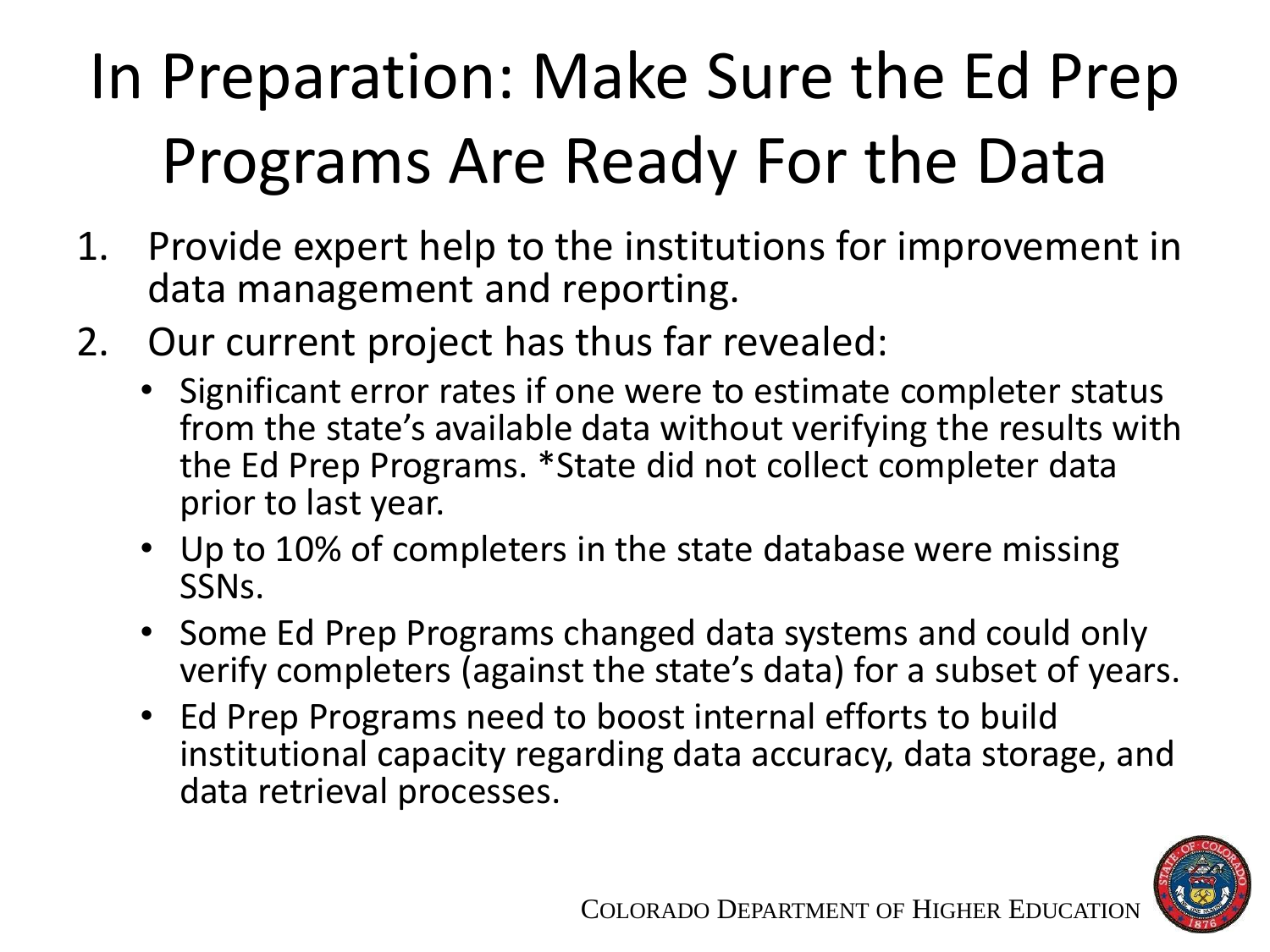# In Preparation: Do a Trial Run

After cleaning and verifying the state's data with the institutions, we will try to answer:

- 1. What are the demographic characteristics of Colorado teachers who received their preparation at Colorado IHEs? How do these demographics vary by IHE?
- 2. How do teacher placement rates in Colorado schools and school districts compare across IHEs?
- 3. How do school districts of teachers with initial licensure versus additional endorsements from Colorado IHEs compare in terms of student demographic and achievement characteristics?
- 4. What is the rate of transfer to a new school/district? What is the rate of retention by institution? What is the relationship between type of preparation (undergrad, graduate, alternative) and these rates? Are teachers with higher GPAs and/or licensure scores more likely to persist and/or less likely to transfer?

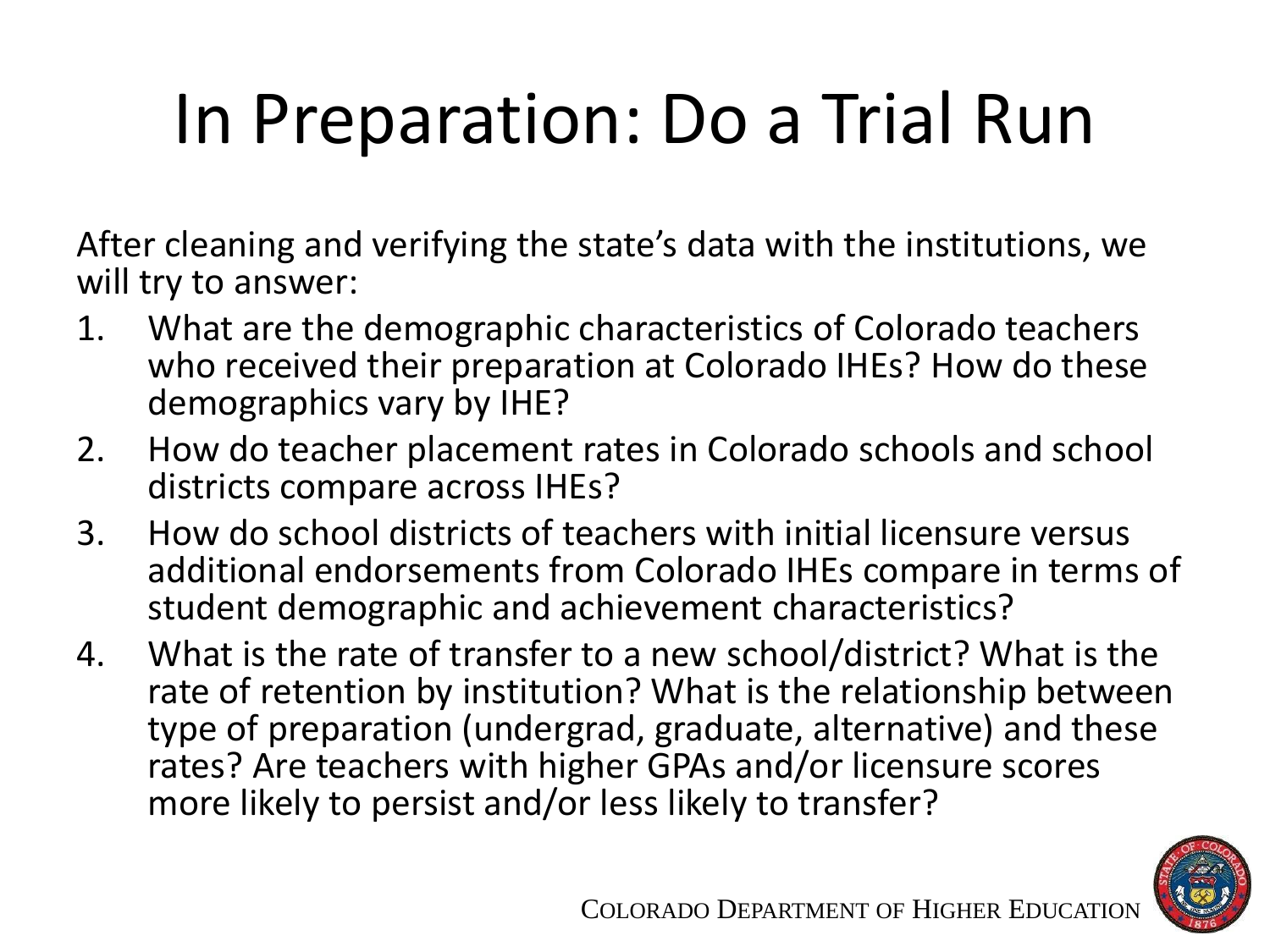In Preparation: Ensure Different Types of Data Exist So You're Not Relying on One System

- Common State Surveys
	- Candidate Exit Survey
	- Graduate Follow Up Survey
	- Employer Satisfaction Survey
- TELL Colorado Survey (working conditions)
	- [www.tellcolorado.org](http://www.tellcolorado.org/)

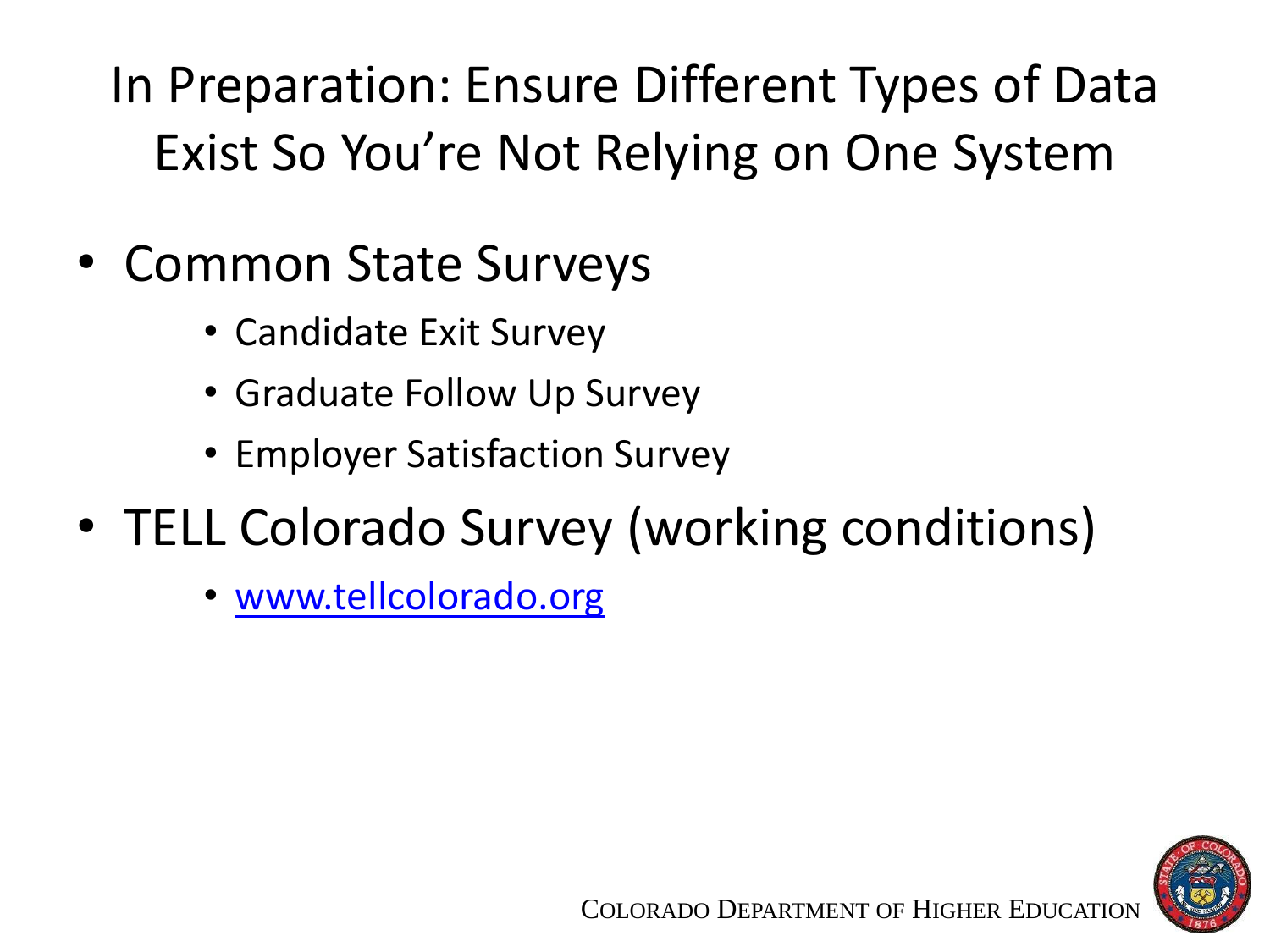### RISE-Relevant Information to Strengthen Education (Statewide Longitudinal Data System)

**Capture** information about every P12 student and educator in the state:

- State education agency captures P12 students' educational history, test scores & other measures of growth as well as educators' in-service induction, professional development, licensure exam scores & employment history.
- State higher education agency captures educators' pre-service preparation and degree.

**Link** this data with records from appropriate state agencies.

**Provide** this data to districts and educators so they can adjust teaching methods to serve immediate needs of students and to ed prep programs so they can modify their programs to prepare more effective educators.

More Information:<http://www.cde.state.co.us/slds/index.asp> and <http://www.cde.state.co.us/rise/index.asp>